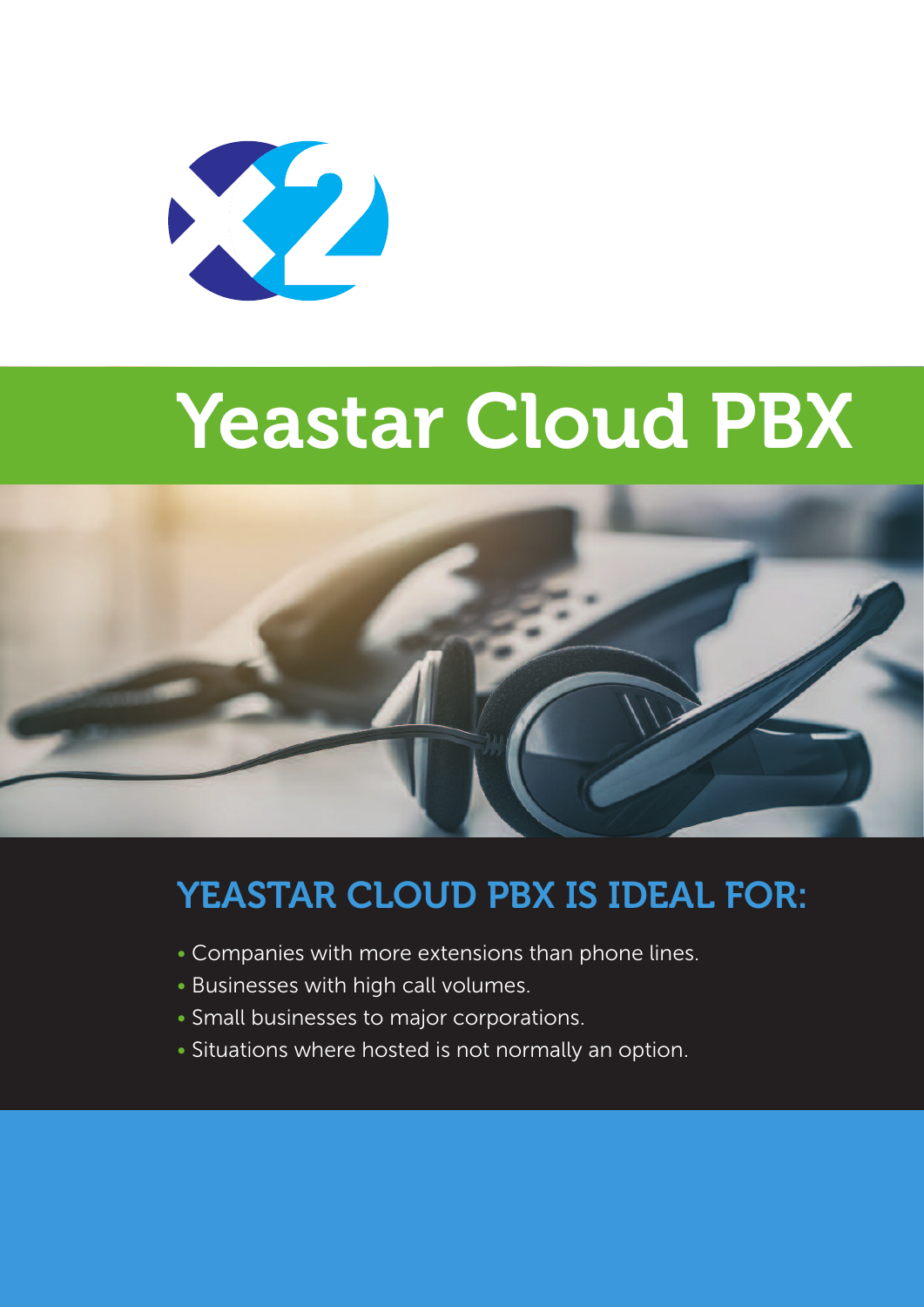### **WHY SWITCH TO HOSTED IP TELEPHONY?**

Switching to Hosted IP Telephony offers businesses a complete solution, with instant changes and improved service. Hosted uses Cloud-based technology which allows consistently higher quality voice and data to be transmitted and managed, all through a single Internet connection. It removes the need for onsite routing hardware such as PBX and offers vastly improved communication services for a fraction of the cost.



### **WHY YEASTAR CLOUD PBX?**

Yeastar Cloud PBX offers a feature-rich, reliable, and adaptable service. These complex solutions are all accessible through a simple and intuitive interface. You can configure your telephone system yourself to meet the individual needs of your business, and make instant changes from wherever you are.

Yeastar Cloud PBX offers a truly independent and cutting edge platform. Designed and developed in-house, we have direct access to the developers for your support, integrations and development. This ensures Yeastar Cloud PBX can continue to develop and advance, ensuring your hosted service stays ahead of the curve.

Yeastar Cloud PBX is one of the few truly UK-based hosted services with Amazon Web Services (AWS). It is designed, developed and supported by Yeastar in China and with UK support. This guarantees Yeastar Cloud PBX is fully adapted to meet UK regulations and requirements.

Recent GDPR legislation has seen many hosted providers - most of which are based in the USA - withdraw their services from the UK, rather than meet these new laws. As a truly UK-based service, you can be assured your hosted service is designed first and foremost to meet the regulations your company must follow.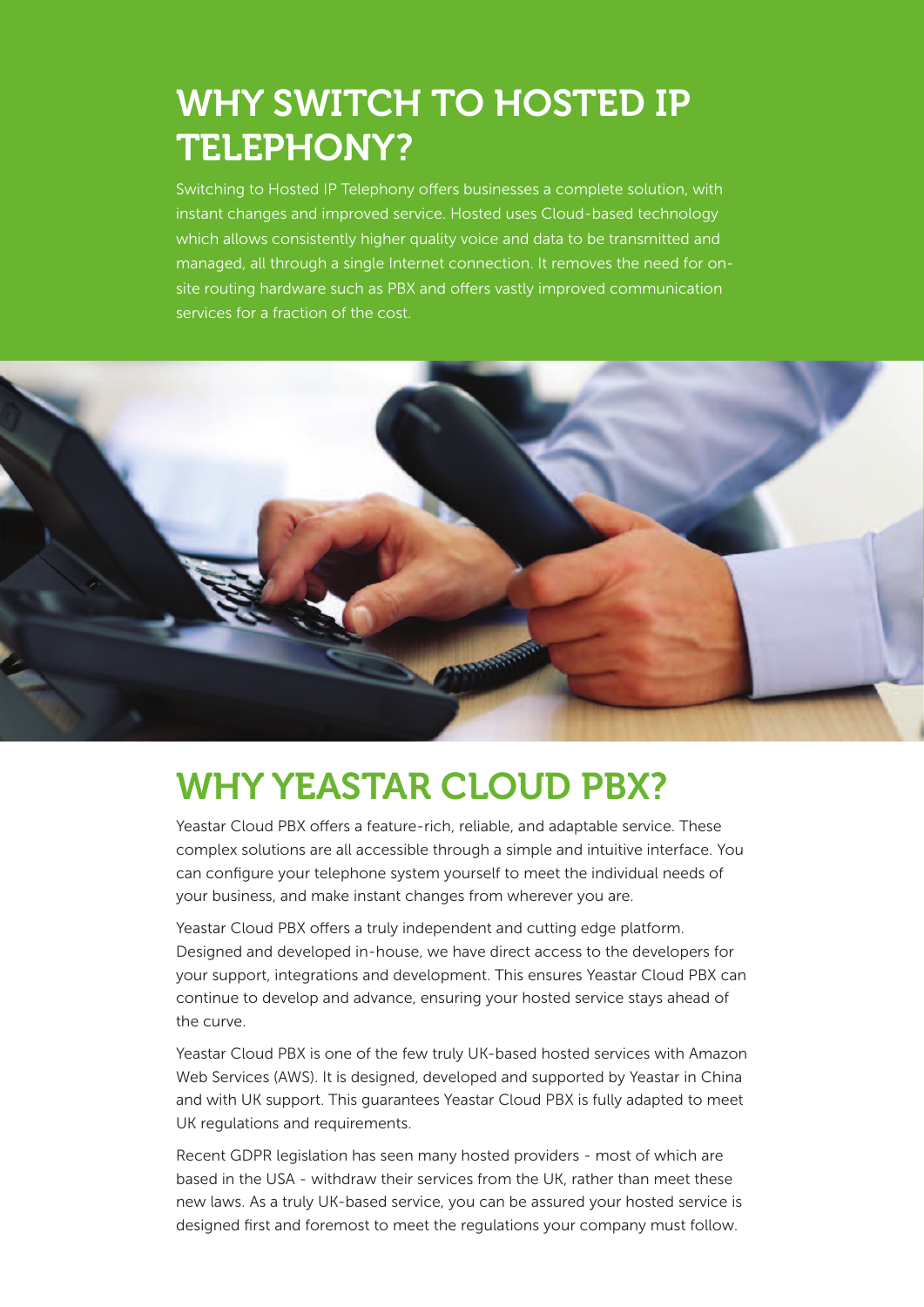# **STABILITY & RELIABILITY**

Yeastar Cloud PBX is entirely cloud based. It is powered with Yeastar technology across multiple UK AWS data centres, all built to the highest specification. Using resilient bandwidth connections we can confidently maintain your hosted service if disaster strikes.

Our own network engineers are responsible for owning, configuring and managing our infrastructure to ensure our customers get the very best experience.

### **FLEXIBLE BY DESIGN**

Yeastar Cloud PBX can be adapted for unique, complex flexibility. Create detailed calling options, diversions or routing for complicated issues that perfectly meet your business needs. Changes can be made instantly from your dashboard, allowing you to maintain service in unexpected situations or emergencies.

Your hosted service can easily adapt to grow with your business, with minimal need for internal phone management. Increase or reduce your capacity in a matter of moments, and make changes in real-time.

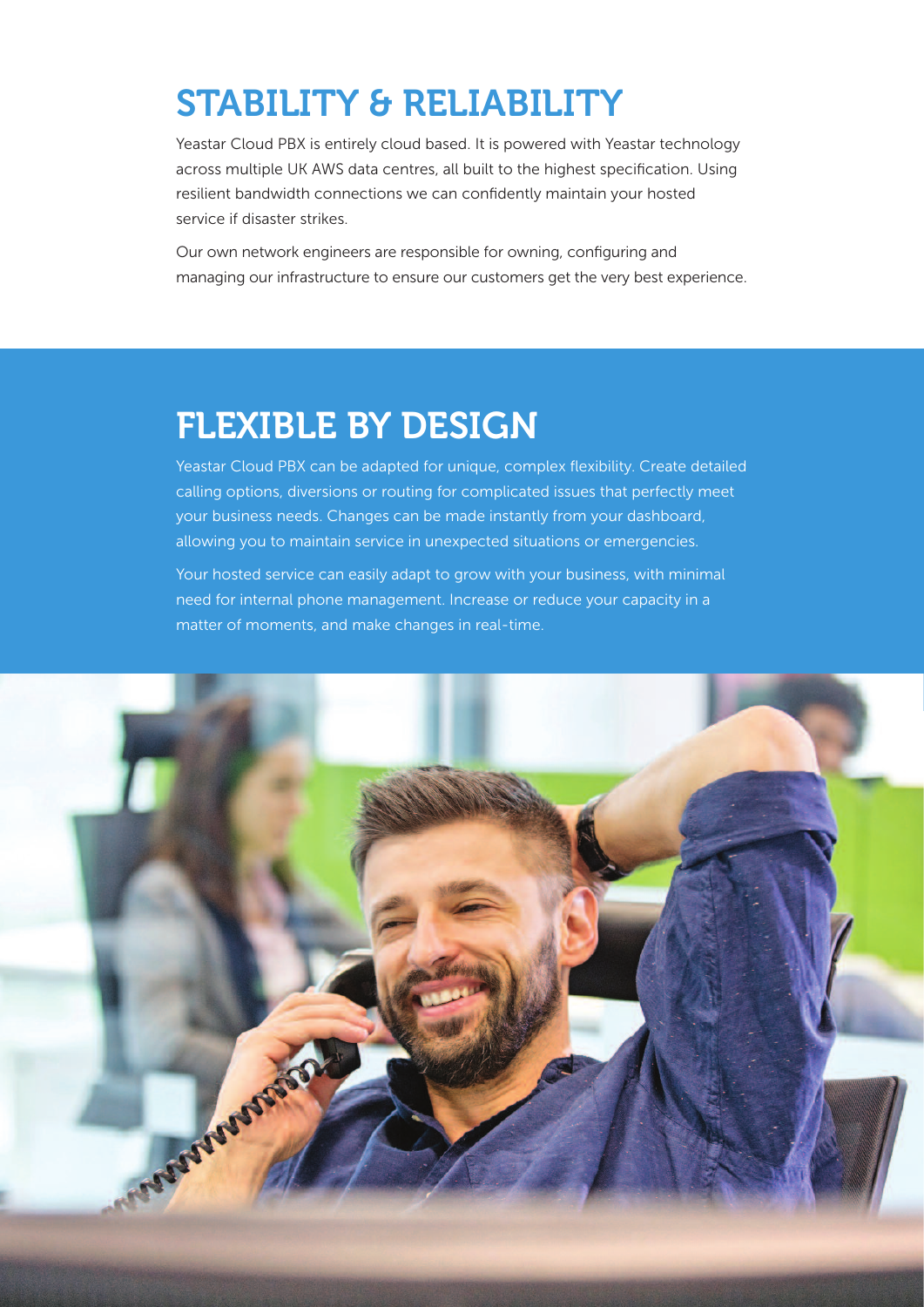## **PAINLESS PRICING**

Our inclusive pricing allows all customers to benefit from a rich range of features. Straight-forward with inclusive call packages ensure that you can easily understand your true costs without complex add-ons, which can be difficult to track.



# **DIRECT ACCESS TO DEVELOPERS**

Our direct access to the platform owners, creators and developers allows us to provide you with swift resolutions and the potential to develop bespoke, complete solutions.

# **SECURITY AT EVERY STAGE**

All data is transmitted through the Internet which protects information far more securely than through traditional telephony. We implement multiple layers of protection between every stage of inbound and outbound call routing, with multiple layers of defences in case of attack.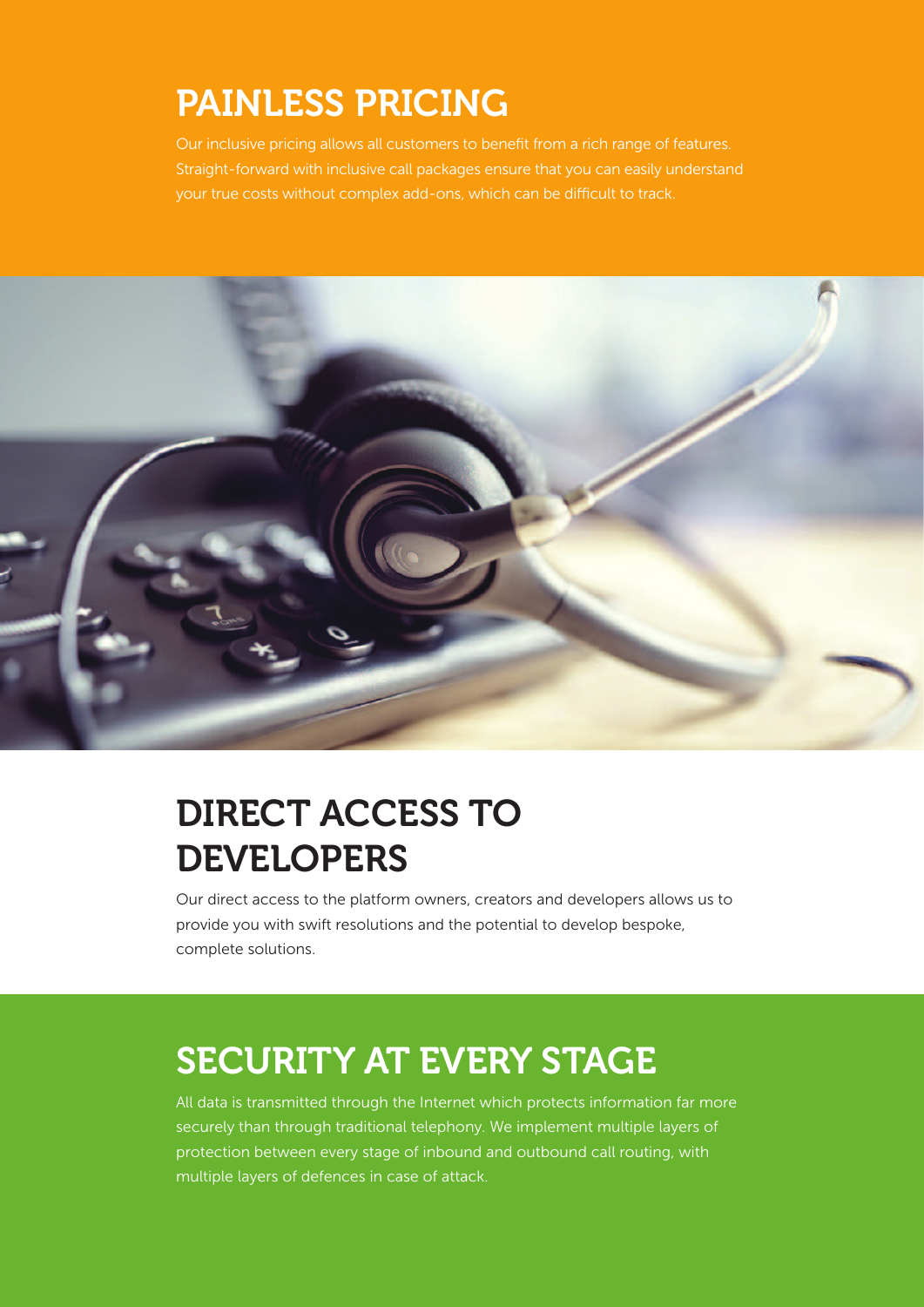

### **INSTANT CHANGES FROM ANYWHERE**

With PBX communication, any changes or issues would most often have to be physically carried out by an engineer. As Yeastar Cloud PBX is entirely cloudbased, it can be managed from anywhere in the world. Solutions can be implemented in real-time remotely which significantly reduces downtime, and is perfect for remote workers or location changes.

In case of disaster - or even just a snow day - you can change your inbound and outbound call routes at the push of a button. You can access your dashboard securely from any device, including mobile, making changes in moments.

Our own network engineers are responsible for owning, configuring and managing our infrastructure to ensure our customers get the very best experience.

### **COST SAVINGS**

BT has already begun transitioning all landlines to Hosted Telephony, and aims to complete this migration by 2025. Further investing in traditional telephony will only provide a short return, before all businesses must migrate to Hosted or SIP.

Yeastar Cloud PBX can typically reduce a business's monthly expenses by up to 50%. Voice and Data are seamlessly sent over the Internet, often using existing infrastructure. On-site hardware is not required and our engineers can resolve issues remotely, often before you or your customers notice them. As Yeastar Cloud PBX is entirely cloud-based, you can use your device on any good quality internet connection.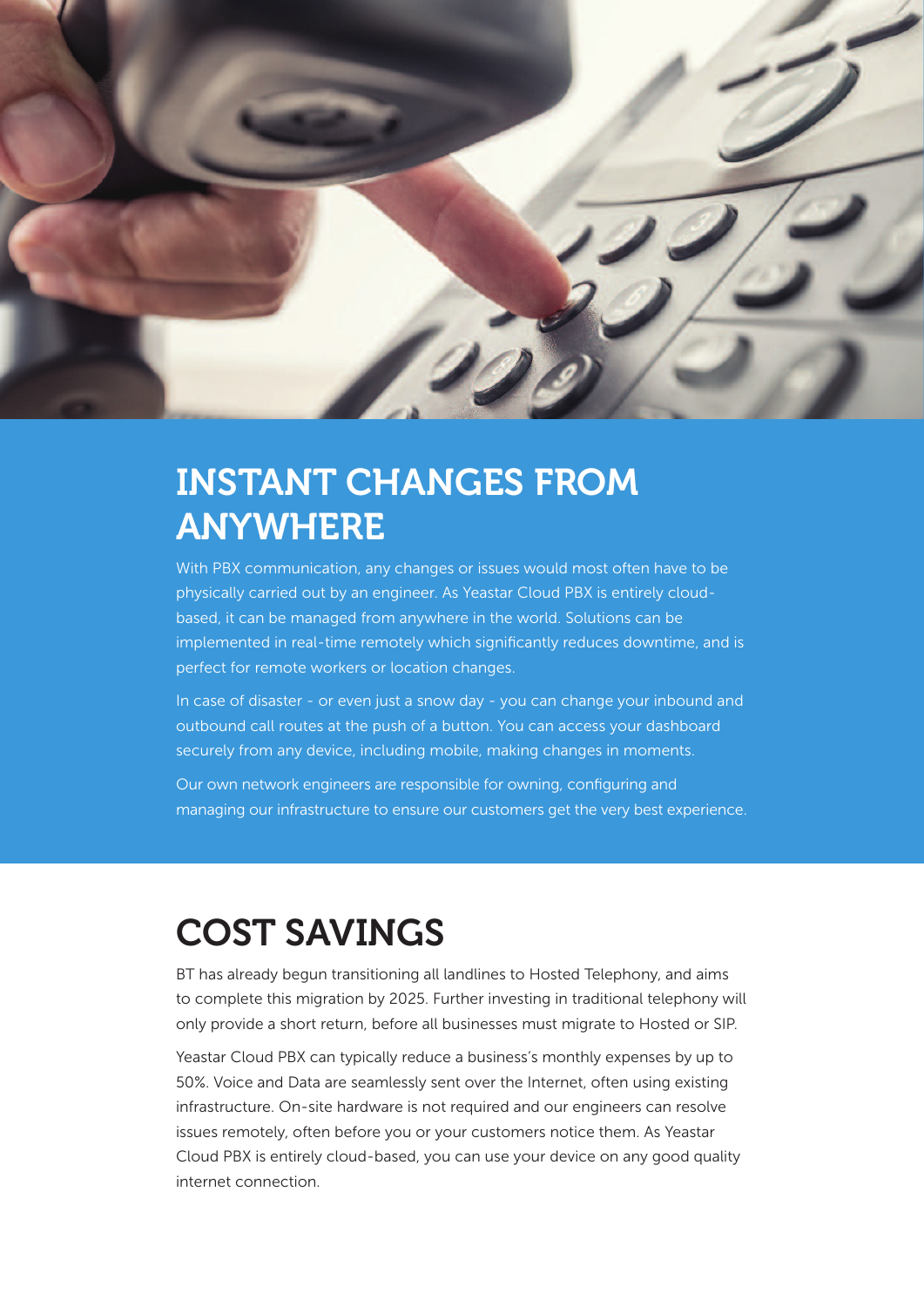# **FEATURE RICH**

Yeastar Cloud PBX offers a rich range of features ranging from detailed inbound call flows, right down to familiar device features:



#### **BYOD**

Mobile client integrates iOS & Android mobile phones with your system.

#### **MOBILE DIVERTS**

Temporarily or permanently divert calls to any mobile number outside of your system at any time.

#### **GROUP PICKUP**

Group Pickup allows the caller to 'steal' a call that is currently ringing another device.

#### **TIME OF DAY RULES**

Pre-configure your office hours and holiday times to direct callers to alternate devices, recordings, or voicemail boxes.

#### **NETWORK QUEUING**

Automatically route calls to an intelligent queue if all agents are busy.

#### **DESKTOP CLIENT**

Your PC gives you a softphone, instant messaging, presence and CRM integration.

#### **VOICEMAIL TO EMAIL**

Voicemails left at your extension arrive in your email so you don't have to search for messages across devices.

#### **DEVICES**

Yeastar Cloud PBX works with most modern IP devices including Yealink and softphones.

#### **FIND ME, FOLLOW ME**

Easily control how calls are routed to users with multiple devices according to their preferences.

#### **HOT DESKING**

Virtually move your phone to another station at any time across multiple offices.

#### **NETWORK IVR**

Provide inbound callers with a menu to route themselves to the correct target. Use multiple menus in layers or depending on conditions such as time or date.

#### **DISASTER RECOVERY**

Power outage? Snowed in? Internet down? Calls can be automatically diverted to your mobile devices, other offices, other phone lines, or a completely different, predefined call handling set up.